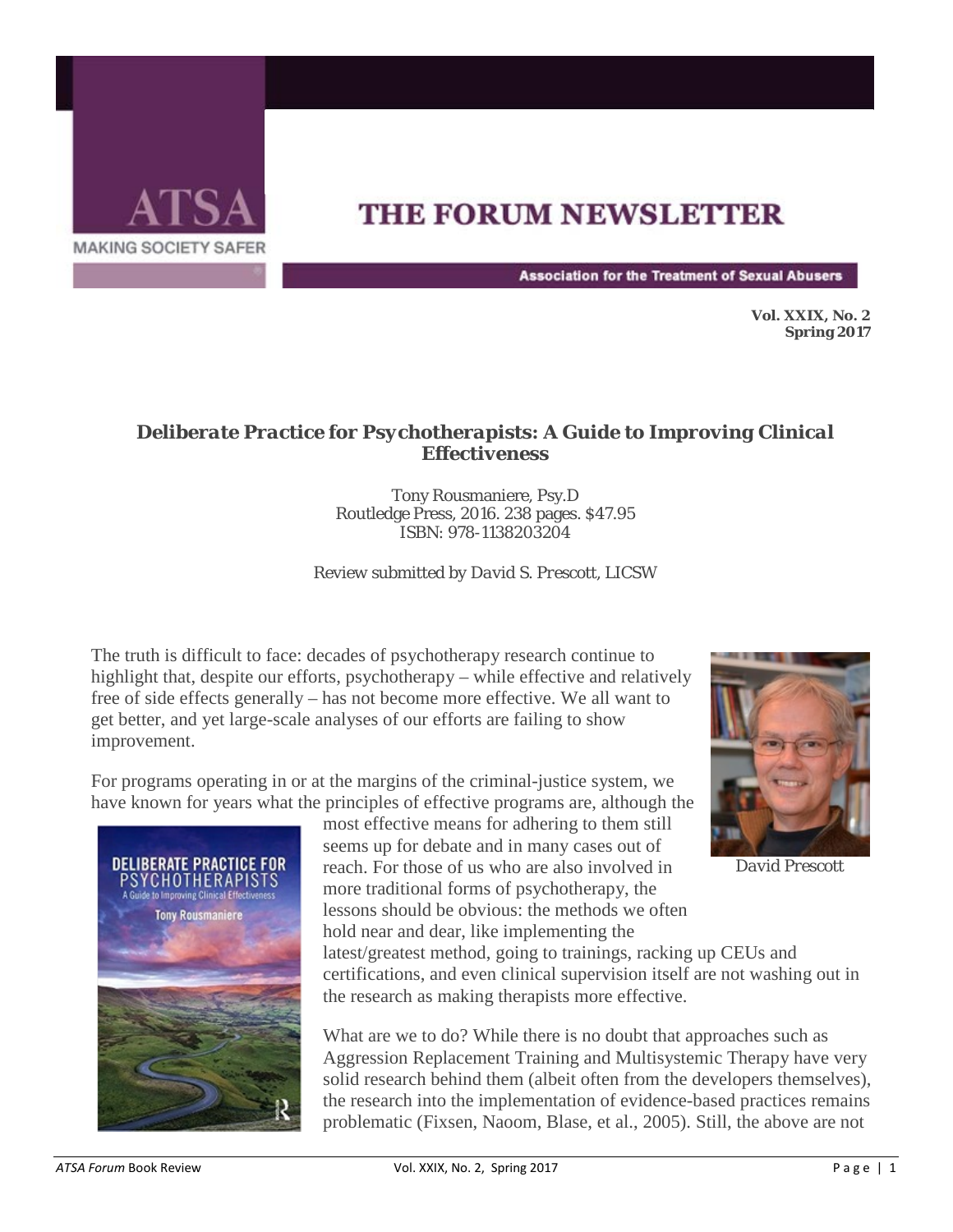controversial statements. Authors from Bruce Wampold and Scott Miller to Takuya Minami and Jeb Brown have pointed out that there is a greater difference between the therapists working with a particular model than there is between the models themselves.

An emerging body of research has focused on the role of (mostly solitary) *deliberate practice* among professionals of all backgrounds. For example, recent studies of the development of expertise (e.g., by K. Anders Ericsson) has highlighted the importance not only of deliberate practice to improve one's abilities in a given endeavor, but of studying how others go about similar work. For example, the world's best chess masters study each other's methods as well as their own. To that end, the opportunity to study how clinicians can work at self-improvement can be enormously helpful. To the present, there have been few resources in this area, and none that cover this topic in the detail that Rousmaniere does.

Rousmaniere takes us on a journey, at times deeply personal and primarily empirical and practical. He discusses in great detail the steps that clinical practitioners can take to become more effective at their work. The unfortunate reality is that often as professionals develop, their confidence improves while their competence does not necessarily follow. In fact, we often become more adept at preventing mistakes than at producing results. Adding insult to injury are research findings showing that professionals do not necessarily improve with experience, and often become slightly *less* effective.

Rousmaniere's book follow on a rich tradition of writings designed to help therapists become more effective without necessarily believing that if they would only adopt the newest model or technique they could become the professional they want to be. Historical offerings such as The *Heart and Soul of Change, volumes 1 and 2* spoke to the importance of the therapeutic alliance and other factors that are common to all evidence-based approaches to treatment. Those volumes were followed by Barry Duncan's *On Becoming a Better Therapist,* which discusses using client feedback to inform treatment, but not the "deliberate practice" which is emphasized in this volume. Likewise, my own upcoming project with the APA Press (with Scott D. Miller and Cynthia Maeschalck), *Feedback-Informed Treatment: Reaching for Excellence*, focuses more on individual and agency applications of routine outcome monitoring and deliberate practice. It does not contain the detailed attention to what individuals can do to make themselves more effective that Rousmaniere's project does.

The book's table of contents are as follows:

- 1. The Path to Competence
- 2. The Path to Expertise
- 3. The Experiment, Phase 1: Deliberate Practice
- 4. The Experiment, Phase 2: Solitary Deliberate Practice
- 5. Expertise in Medicine: Focus on Clinical Outcomes
- 6. Expertise in Performing Arts: Focus on Skills
- 7. Expertise in Difficult Situations: Experience Refined by Feedback
- 8. Expertise in Spiritual Practices: Addressing Experiential Avoidance
- 9. The Principles of Practice
- 10. Deliberate Practice Exercises for Basic Skills
- 11. Deliberate Practice Exercises for Specific Models
- 12. The Inner Game: Self-Regulation, Grit, and Harmonious Passion
- 13. Advice for Supervisees: Finding Your Path to Expertise
- 14. Advice for Supervisors: Integrating Deliberate Practice into Supervision